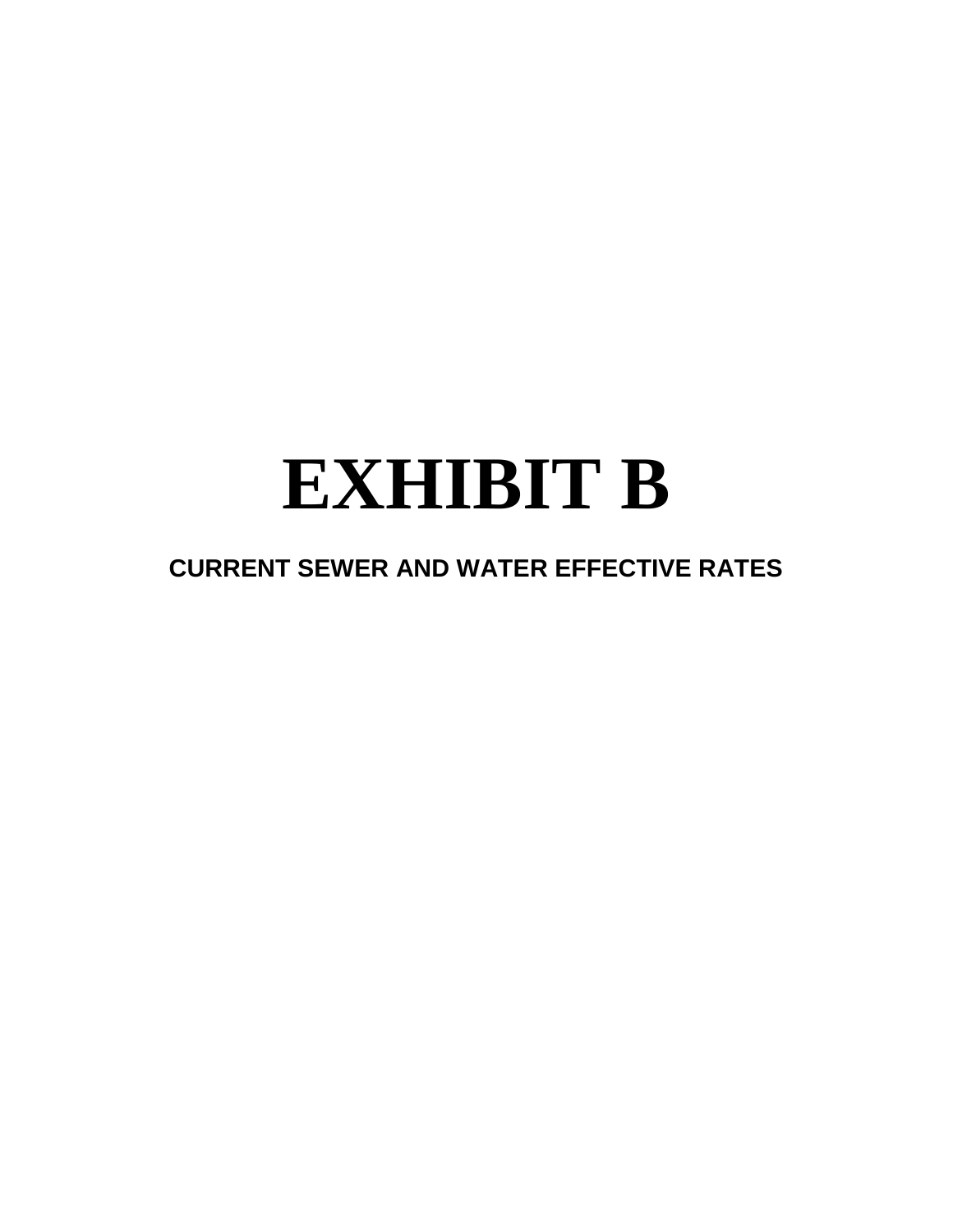

*"Citrus Capital of the World"* City of Santa Paula

970 Ventura Street • Santa Paula, California• Mailing Address: P.O. Box 569 • 93061 • Phone: (805) 525-4478 • Fax: (805) 525-6278

## NEW RATES EFFECTIVE 11/01/13

OLD RATE NEW RATE

## SEWER FOR RESIDENTIAL

|                          |                                           | Per Day |                 |               | Per      |  |
|--------------------------|-------------------------------------------|---------|-----------------|---------------|----------|--|
| Day                      |                                           |         |                 |               |          |  |
| SS <sub>1</sub>          | 77.21 a month                             | 2.57    | SS <sub>1</sub> | 77.21a month  | $2.57**$ |  |
| SM <sub>1</sub>          | 77.21 a month                             | 2.57    | SM <sub>1</sub> | 77.21 a month | $2.57**$ |  |
| SC (comm.)<br><b>SSD</b> | 77.21 a month<br>NO DISCOUNT AT THIS TIME | 2.57    | SC (comm.)      | 77.21 a month | $2.57**$ |  |

\*\*PLUS \$1.12 Per Hundred Cubic Feet charge based on water consumption

| <b>Commercial Rates</b>                             |                    |                   |  |  |  |  |
|-----------------------------------------------------|--------------------|-------------------|--|--|--|--|
| <b>B: Sewer</b><br>(Commercial):                    |                    |                   |  |  |  |  |
|                                                     | Charge per Unit of |                   |  |  |  |  |
| Class<br><b>Base</b><br>Chg                         |                    | Water<br>Consumed |  |  |  |  |
| <b>Sewer Commercial</b><br><b>Standard Strength</b> | 77.21<br>\$        | $$8.40**$         |  |  |  |  |
| <b>Sewer Commercial</b><br><b>High Strength</b>     | 77.21<br>\$.       | $***$<br>10.79    |  |  |  |  |

\*\*PLUS Per Hundred Cubic Feet charge based on water consumption